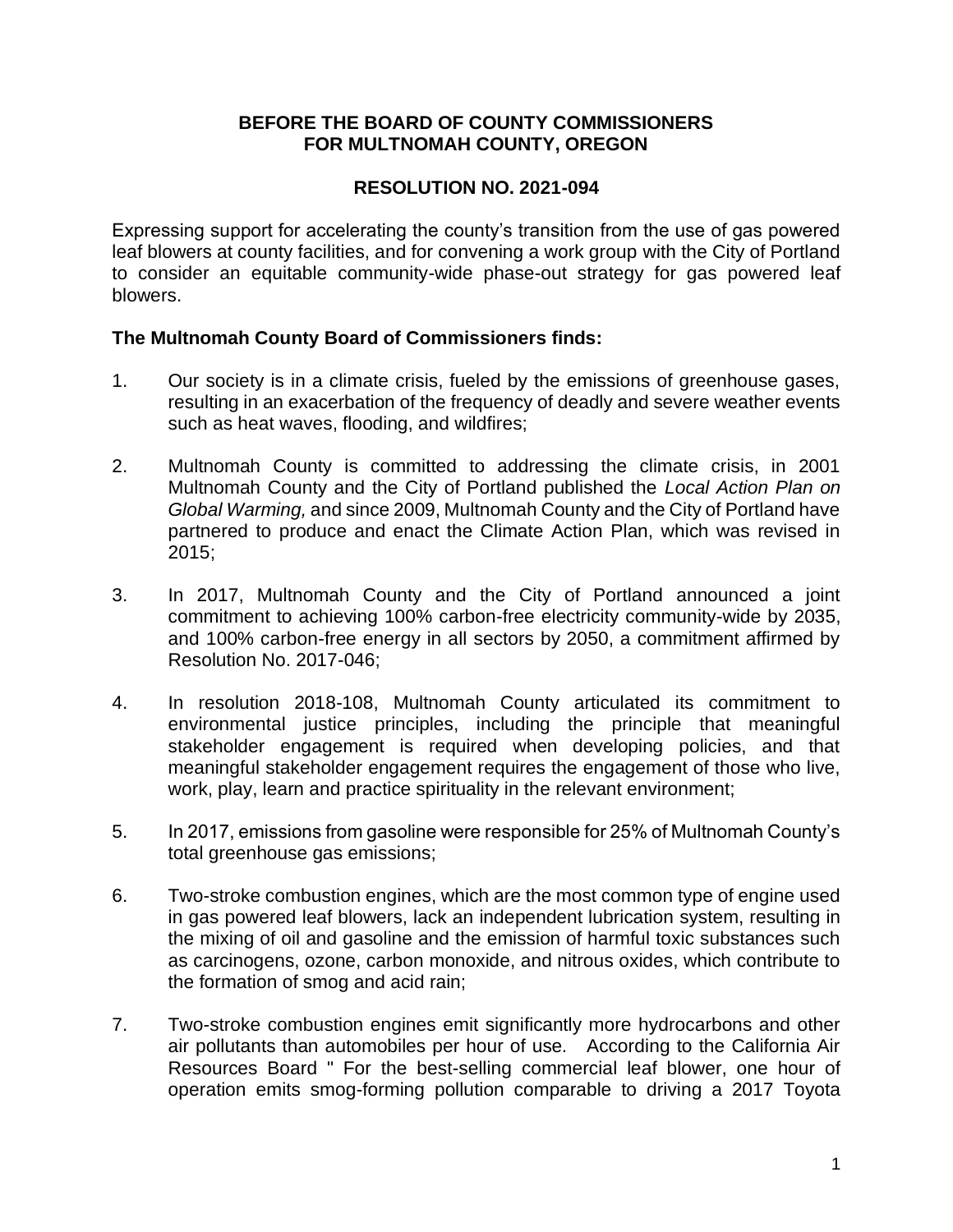Camry about 1100 miles, or approximately the distance from Los Angeles to Denver. "

- 8. According to the Centers for Disease Control (CDC), extended exposure to sounds at or above 85 dBA can cause hearing damage;
- 9. According to the CDC, gas powered leaf blowers emit an average sound level of 80-85 dBA;
- 10. A 2017 study published in the *Environmental & Toxicology Studies Journal* found that the sound produced by lawn and garden equipment such as gas powered leaf blowers exceeds the World Health Organization's (WHO) recommended community noise level recommendation of 55 dBA up to 800 feet from the point of operation;
- 11. The study published in the *Environmental and Toxicological Studies Journal* found that the sound produced by gas powered leaf blowers can exceed 95 dBA at the operator's ear, while another published source said that the noise from some models can reach as high as 112 dBA;
- 12. Gas powered leaf blowers emit particularly low-frequency sound waves, which allow the sounds to travel longer distances and more easily penetrate walls and other barriers, magnifying the impacts of the noise;
- 13. The Environmental Protection Agency (EPA) has reported that exhaust emissions from gas leaf blowers and other gas powered lawn and garden equipment pose significant health risks to operators and the public, saying: "Extensive evidence exists on the adverse health effects of exhaust emissions and other fine particulates which include cardiovascular disease, stroke, respiratory disease, cancer, neurological conditions, premature death, and effects on prenatal development."
- 14. Studies have shown that environmental noise pollution can contribute to the incidence of arterial hypertension, myocardial infarction, tinnitus, and stroke;
- 15. Nationwide, at least 44 local jurisdictions have enacted bans on the use of gas powered leaf blowers as of December 2021, and in October 2021 the state of California passed AB 1346, which will phase out the sale of gas powered leaf blowers in the state by 2024;
- 16. In the December 2019 resolution No. 37463, sponsored by late Commissioner Nick Fish, the City of Portland committed to phasing out the use of gas powered leaf blowers within City Bureaus and expressed support for a work group to consider an equitable community-wide transition to electric and battery powered leaf blowers; and